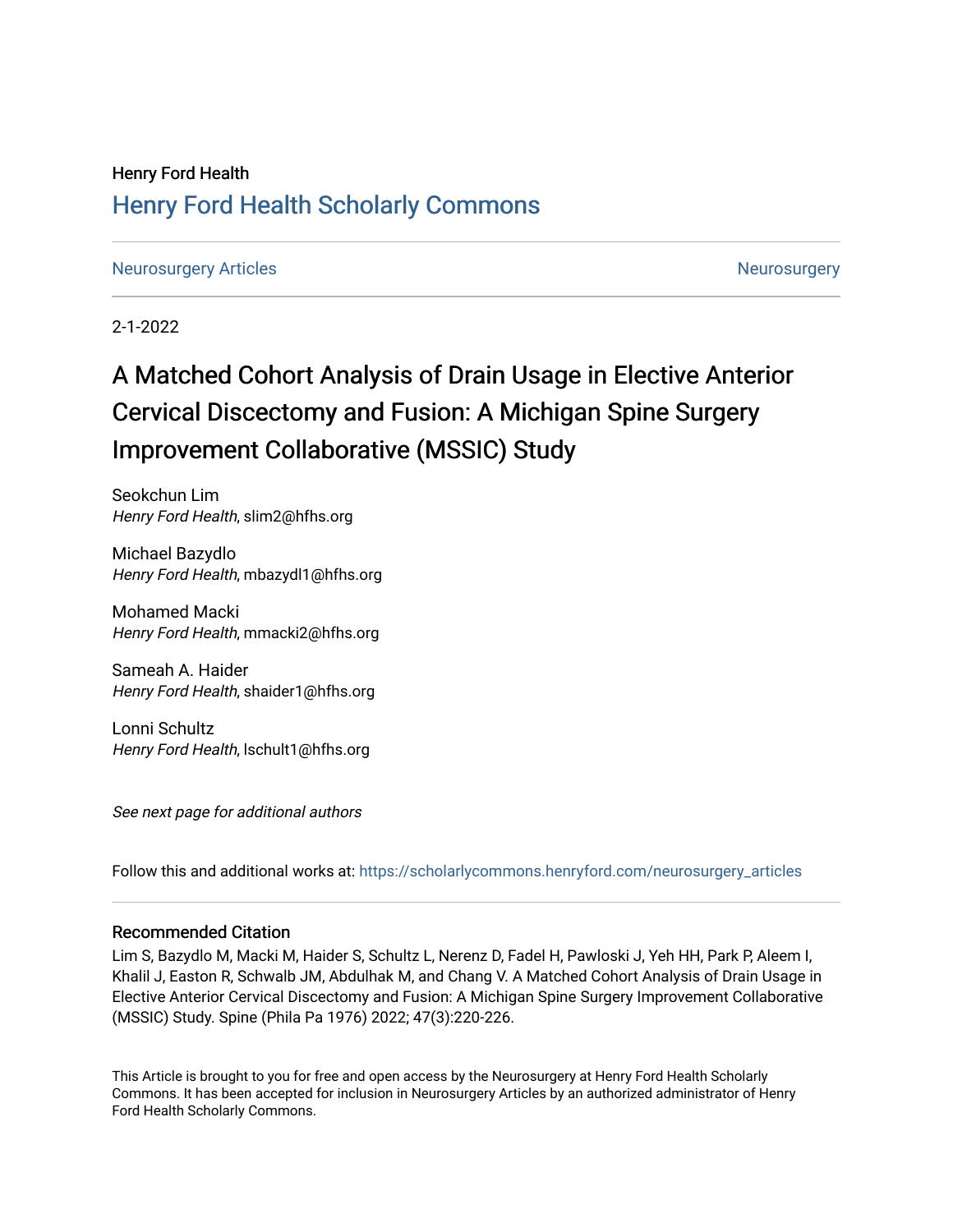#### Authors

Seokchun Lim, Michael Bazydlo, Mohamed Macki, Sameah A. Haider, Lonni Schultz, David R. Nerenz, Hassan Fadel, Jacob Pawloski, Hsueh-Han Yeh, Paul Park, Ilyas Aleem, Jad Khalil, Richard Easton, Jason M. Schwalb, Muwaffak M. Abdulhak, and Victor Chang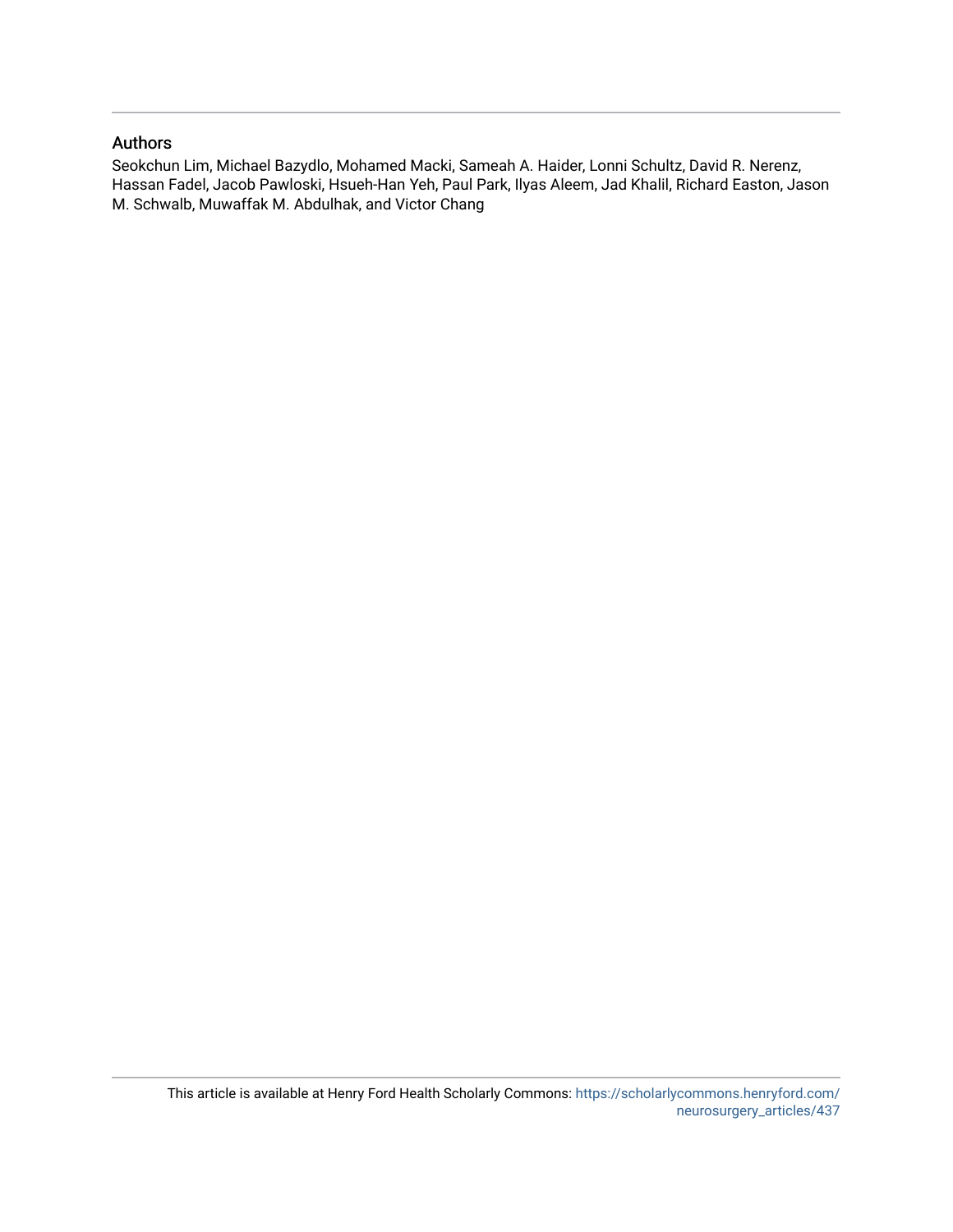

# A Matched Cohort Analysis of Drain Usage in Elective Anterior Cervical Discectomy and Fusion

A Michigan Spine Surgery Improvement Collaborative (MSSIC) Study

Seokchun Lim, MD, $\mathrm{^a}$  Michael Bazydlo, MS, $\mathrm{^b}$  Mohamed Macki, MD, $\mathrm{^a}$  Sameah Haider, MD, $\mathrm{^a}$ Lonni Schultz, PhD,<sup>a,b</sup> David Nerenz, PhD,<sup>a,c</sup> Hassan Fadel, MD,<sup>a</sup> Jacob Pawloski, MD,<sup>a</sup> Hsueh-Han Yeh, PhD,<sup>c</sup> Paul Park, MD,<sup>d</sup> Ilyas Aleem, MD,<sup>e</sup> Jad Khalil, MD,<sup>f</sup> Richard Easton, MD,<sup>f</sup> Jason M. Schwalb, MD,<sup>a</sup> Muwaffak Abdulhak, MD,<sup>a</sup> and Victor Chang, MD<sup>a</sup>

**Study Design.** This is a retrospective, cohort analysis of multiinstitutional database.

**Objective.** This study was designed to analyze the impact of drain use following elective anterior cervical discectomy and fusion (ACDF) surgeries.

**Summary of Background Data.** After ACDF, a drain is often placed to prevent postoperative hematoma. However, there has been no high quality evidence to support its use with ACDF despite the theoretical benefits and risks of drain placement.

**Methods.** The Michigan Spine Surgery Improvement Collaborative database was queried to identify all patients undergoing elective ACDF between February 2014 and October 2019. Cases were divided into two cohorts based on drain use. Propensityscore matching was utilized to adjust for inherent differences between the two cohorts. Measured outcomes included surgical site hematoma, length of stay, surgical site infection, dysphagia, home discharge, readmission within 30 days, and unplanned reoperation.

**Results.** We identified 7943 patients during the study period. Propensity-score matching yielded 3206 pairs. On univariate analysis of matched cohorts, there were no differences in rate of postoperative hematoma requiring either return to OR or readmission. We noted patients with drains had a higher rate of dysphagia (4.6% vs. 6.3%;  $P = 0.003$ ) and had longer hospital stay  $(P < 0.001)$ . On multivariate analysis, drain use was associated with significantly increased length of stay (relative risk 1.23, 95% confidence interval [CI] 1.13–1.34; P < 0.001). There were no significant differences in other outcomes measured.

**Conclusion.** Our analysis demonstrated that drain use is associated with significant longer hospital stay.

Key words: anterior cervical discectomy and fusion, drain, MSSIC, outcomes.

Level of Evidence: 3 Spine 2022;47:220–226

Anterior cervical discectomy and fusion (ACDF) is<br>one of the most common procedures performed by<br>spine surgeons to treat cervical spondylosis. Com-<br>plication rates with ACDF are low enough that it can be one of the most common procedures performed by spine surgeons to treat cervical spondylosis. Comperformed even in an outpatient setting.<sup> $1,2$ </sup> However, the surgery is not without risks and some can be devastating such as postoperative hematoma compression of the airway. $3-7$ 

Some surgeons routinely place a suction drain to address postoperative hematoma. However, the drain tubing may cause pain at the insertion site. Its removal and cutting also result in patient discomfort and anxiety.<sup>[8](#page-8-0)</sup> In rare circum-stances, drain removal can cause hematoma formation.<sup>[9](#page-8-0)</sup> Drain placement is also reportedly associated with postoperative surgical site infection (SSI), fever, and blood trans-fusion following spine surgery.<sup>[10–16](#page-8-0)</sup> In addition, drain placement can extend the Length of stay (LOS) as some surgeons may be reluctant to discharge their patient home with a drain.

Despite the theoretical benefits and risks of drain placement, there has been no adequately powered, randomized controlled study to support its use with ACDF. Limited data from single institution studies by Kogure *et al*<sup>[8](#page-8-0)</sup> and Adogwa

DOI: 10.1097/BRS.0000000000004169

220 www.spinejournal.com February 2022

From the <sup>a</sup>From the Department of Neurological Surgery, Henry Ford Hospital, Detroit, MI; <sup>b</sup>Department of Public Health Services, Henry Ford Hospital, Detroit, MI; <sup>c</sup>Center for Health Services Research, Henry Ford Hospital, Detroit, MI; <sup>d</sup>Department of Neurosurgery, University of Michigan, Ann Arbor, MI; <sup>e</sup>Department of Orthopaedics, University of Michigan, Ann Arbor, MI; and <sup>f</sup>Department of Orthopaedics, William Beaumont Hospital, Royal Oak, MI.

Acknowledgment date: January 25, 2021. First revision date: March 26, 2021. Acceptance date: May 27, 2021.

Preliminary analysis results were presented in an abstract at the 2020 Congress of Neurosurgery Annual Meeting (virtual), Sept 12–26, 2020.

The manuscript submitted does not contain information about medical device(s)/drug(s).

No funds were received in support of this work.

Relevant financial activities outside the submitted work: consultancy, grants.

Address correspondence and reprint requests to Victor Chang, MD, Department of Neurological Surgery, Henry Ford Hospital, 2799 West Grand Blvd, Detroit, MI 48202; E-mail: vchang1@hfhs.org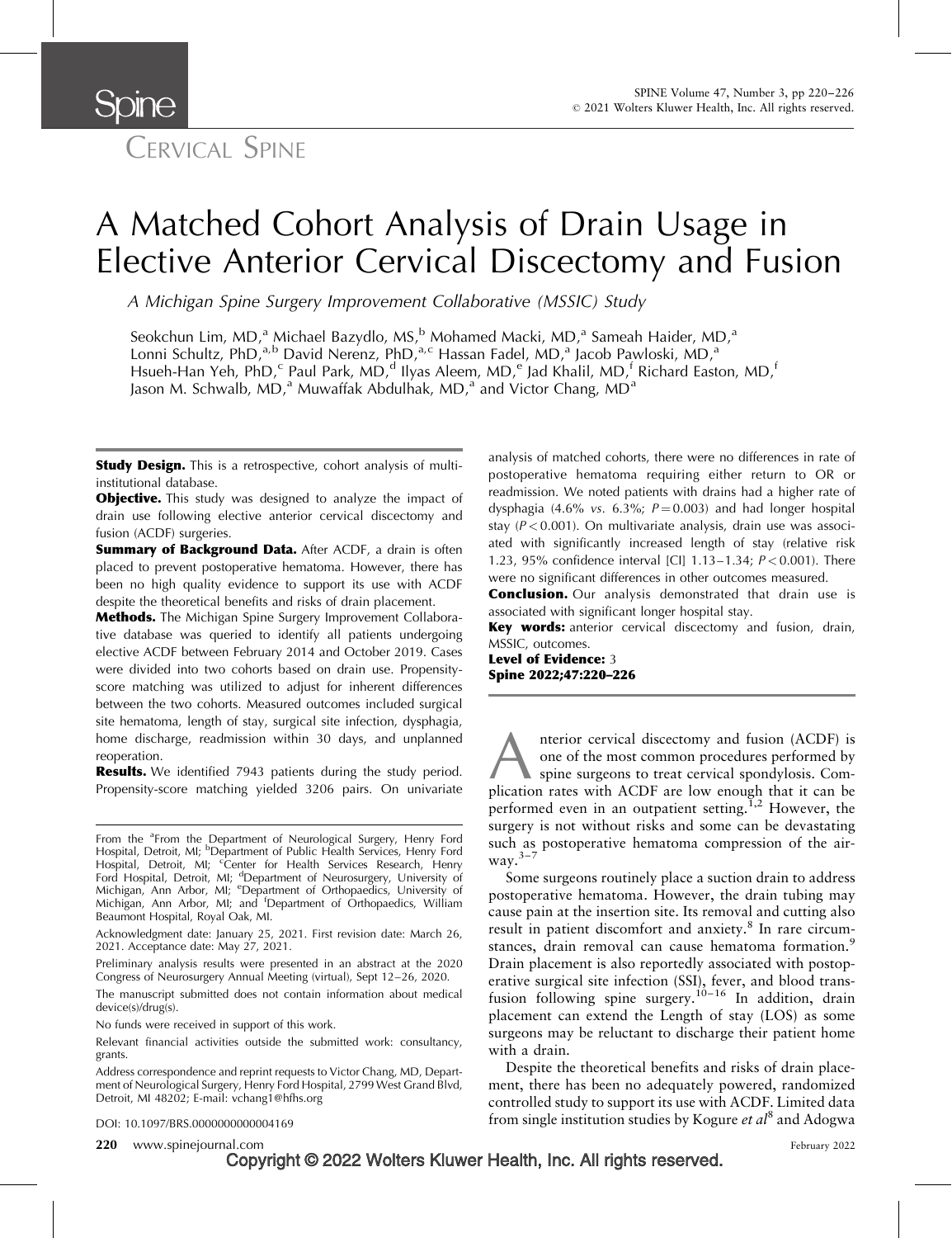et  $al^{17}$  $al^{17}$  $al^{17}$  suggest that drain placement following ACDF is not beneficial.

The goal of this study was to query data from the Michigan Spine Surgery Improvement Collaborative (MSSIC) to evaluate the potential effects of drain placement following ACDF. We hypothesize that our analysis will show no benefit with routine drain use following elective ACDF surgeries.

#### MATERIALS AND METHODS

#### Study Design

Approval was obtained from our Institutional Review Board (IRB# 10581). Patient consent was not required because the project is a quality improvement initiative. The MSSIC prospectively collects data on elective spine surgeries for degenerative disease from tertiary academic centers, smaller community hospitals, and private practice clinics across the state of Michigan.<sup>[18](#page-8-0)</sup>

The MSSIC registry involves 29 hospitals and 185 orthopedic spine and neurosurgeons in various settings (i.e., academic practice, private practice). Participating hospitals are required to perform a minimum of 200 annual spine surgeries and have active participation from both neurosurgeons and orthopedic surgeons. Support to participating hospitals for data abstraction and quality improvement activities comes from Blue Cross Blue Shield of Michigan (BCBSM) and Blue Care Network (BCN). Hospitals are required to have dedicated data abstractors, and each hospital undergoes a rigorous annual audit.

The MSSIC registry was queried for cases performed from February 2014 through October 2019. Participants included in this study underwent elective ACDF procedures for cervical spondylosis with or without myelopathy. All emergent cases, corpectomies, and total disc replacement cases were excluded.

Both preoperative and intraoperative variables were included in this study cohort for comparison and analysis. Patient age, sex, body mass index (BMI), and race were included. We also tracked history of coronary artery disease (CAD), diabetes, scoliosis, deep venous thrombosis (DVT), chronic obstructive pulmonary disease (COPD), depression based on PHQ-2 (Patient Health Questionnaire), osteoporosis, anticoagulation use, daily opioid use >6 months, and previous spine surgery. Additional variables recorded included independent ambulatory status, private insurance status, baseline Patient-Reported Outcomes Measurement Information System, Physical Function 4-question survey (PROMIS PF-4) score, American Society of Anesthesiology (ASA) class, estimated blood loss (EBL), and the number of levels for surgery.

Outcome measures were complications from surgical site hematoma (SSH) that required operation or resulted in readmission, SSI, dysphagia, readmission (RA) within 30 (30RA) or 90 days (90RA), LOS, and unplanned reoperation. SSH was recorded if the patient returned to the operating room for hematoma evacuation or was readmitted because of postoperative hematoma.

#### Statistical Analysis

Continuous variables were compared using Student t test or Mann–Whitney  $U$  test or  $t$  test based on the normality of variables. Pearson  $\chi^2$  test or Fischer exact test was used for categorical variables. Given the retrospective nature of the study, the baseline difference was adjusted using propensity score-matching analysis. Propensity score matching is a widely established method for adjusting baseline difference for non-randomized, cohort studies.[19–21](#page-8-0)

Briefly, a propensity score for drain placement was derived using a nonparsimonious logistic regression model. The variables accounted for in the regression model include age, BMI, CAD, ASA class, operative duration, and number of levels fused. We used 1:1, nearest neighbor, and without replacement matching algorithm to ensure that one drain case was matched to one control case (no drain). Each matched set was within the designated limit (caliper width) and all cases outside of the limit were discarded.[22](#page-8-0) This process yielded 3206 well-matched pairs. McNemar exact test for categorical variables and Wilcoxon Signed Ranks test or paired t test for continuous variables were used. With the propensity score-matched dataset, multivariable generalized estimating equation (GEE) models that specified a Poisson error distribution and log link function were used to estimate the impact of drain placement following ACDF procedures on the outcomes of interest while adjusting for the variables included in the propensity score matching. This type of model is similar to a generalized linear model such as Poisson or logistic regression but also considers the potential latent effects that vary from hospital to hospital.

We used R 3.52 (R Foundation for Statistical Computing, Vienna, Austria) and SAS (SAS Institute, Inc., Cary, NC) for our analysis.

#### RESULTS

#### Unadjusted Dataset

We initially captured 8283 patients, and 340 patients were excluded due to missing variables. A total of 7943 cases were included in our analysis. Of the 7943 patients included in this study, 3830 were in the drain cohort and 4113 in the no drain cohort. Patients who had a drain were more likely to be older and of non-white race. The drain cohort also had a higher proportion of patients with CAD history, depression, osteoporosis, advanced ASA class, chronic opioid use, and lower PROMIS baseline. Compared with controls, there were more levels for surgery, longer operative duration, and higher EBL (Table 1).

#### Propensity-Matching Analyses

Propensity-score matching yielded 3206 well-matched pairs (Figure 1). After matching, we observed reductions in differences seen in the unmatched cohorts. Specifically, matching eliminated differences in age, history of CAD, daily opioid use >6 months prior to surgery, independent ambulation,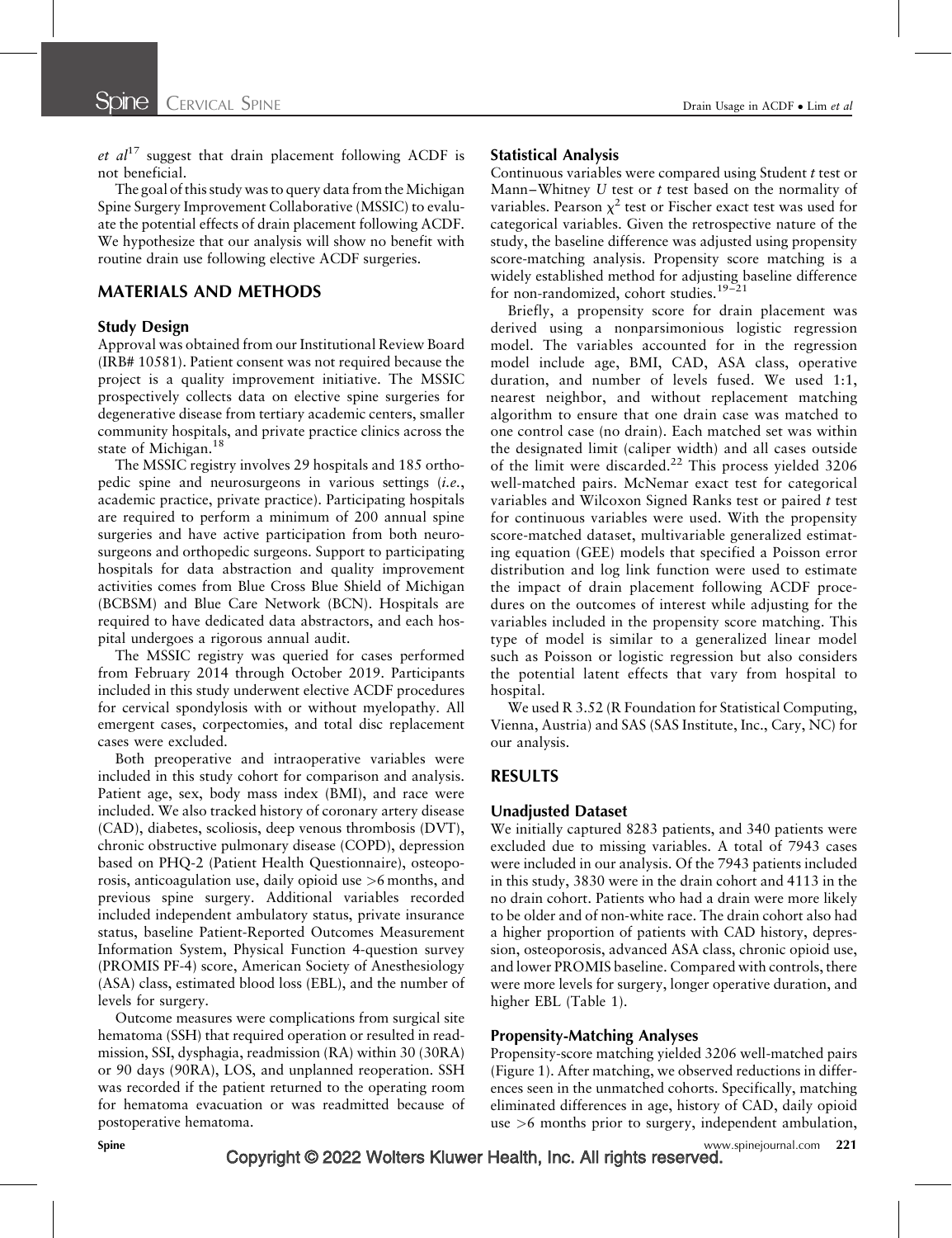|                                                     |             |                     | <b>TABLE 1. Unmatched Univariate Analysis of Pre-/Intra-operative Variables</b> |                  |         |
|-----------------------------------------------------|-------------|---------------------|---------------------------------------------------------------------------------|------------------|---------|
|                                                     |             | No Drain $(n=4113)$ |                                                                                 | Drain $(n=3830)$ |         |
| <b>Variables</b>                                    | $\mathbf n$ | $\frac{0}{0}$       | $\mathbf n$                                                                     | $\frac{0}{0}$    | P-Value |
| *Age                                                |             | $54.7 \pm 11.1$     |                                                                                 | $55.7 \pm 11.0$  | < 0.001 |
| <b>BMI</b>                                          |             | $30.5 \pm 6.8$      |                                                                                 | $30.7 \pm 6.7$   | 0.252   |
| Gender                                              |             |                     |                                                                                 |                  |         |
| Male                                                | 1955        | 47.5%               | 1794                                                                            | 46.8%            | 0.531   |
| Female                                              | 2158        | 52.5%               | 2036                                                                            | 53.2%            |         |
| *Race                                               |             |                     |                                                                                 |                  | < 0.001 |
| White                                               | 2374        | 57.7%               | 1811                                                                            | 47.3%            |         |
| <b>Black</b>                                        | 230         | 5.6%                | 257                                                                             | 6.7%             |         |
| Other                                               | 162         | 3.9%                | 123                                                                             | 3.2%             |         |
| Private insurance                                   | 2318        | 56.4%               | 2148                                                                            | 56.1%            | 0.806   |
| <b>Diabetes</b>                                     | 794         | 19.3%               | 764                                                                             | 19.9%            | 0.478   |
| Scolioisis                                          | 376         | 9.1%                | 329                                                                             | 8.6%             | 0.392   |
| Hx DVT                                              | 209         | 5.1%                | 214                                                                             | 5.6%             | 0.319   |
| $*$ CAD                                             | 366         | 8.9%                | 404                                                                             | 10.5%            | 0.013   |
| <b>Hx COPD</b>                                      | 342         | 8.3%                | 346                                                                             | $9.0\%$          | 0.281   |
| *Depression                                         | 1026        | 24.9%               | 735                                                                             | 19.2%            | 0.011   |
| *Osteoporosis                                       | 298         | 7.2%                | 235                                                                             | 6.1%             | 0.044   |
| Current smoking                                     | 618         | 15.0%               | 552                                                                             | 14.4%            | 0.051   |
| Anticoagulant use                                   | 206         | 5.0%                | 226                                                                             | 5.9%             | 0.088   |
| *Preop daily opioid<br>$use > 6$ months             | 701         | 17.0%               | 640                                                                             | 16.7%            | 0.017   |
| *Independent<br>ambulation                          | 3721        | 90.5%               | 3389                                                                            | 88.5%            | 0.003   |
| Previous spine<br>surgery                           | 1426        | 34.7%               | 1403                                                                            | 36.6%            | 0.071   |
| *PROMIS baseline                                    |             | $37.0 \pm 7.1$      |                                                                                 | $36.3 \pm 6.9$   | < 0.001 |
| $*ASA class >2$                                     | 2008        | 48.8%               | 1965                                                                            | 51.3%            | 0.027   |
| *Operative durations,<br>$\text{h}$ rs <sup>†</sup> |             | 1.5(1.1, 2)         |                                                                                 | 1.6(1.1, 2.2)    | < 0.001 |
| No of levels*                                       |             |                     |                                                                                 |                  |         |
| $\mathbf{1}$                                        | 2116        | 51.4%               | 1389                                                                            | 36.3%            | < 0.001 |
| $\overline{2}$                                      | 1498        | 36.4%               | 1507                                                                            | 39.3%            |         |
| $3+$                                                | 497         | 12.1%               | 928                                                                             | 24.2%            |         |
| $*$ EBL, mL <sup>†</sup>                            |             | 30 (20, 50)         |                                                                                 | 50 (24, 75)      | < 0.001 |
|                                                     |             |                     |                                                                                 |                  |         |

\*Denotes statistical significance,  $P < 0.05$ .

 $^{\dagger}$ Expressed in median (25th, 75th percentile), otherwise numerical variables are noted as mean $\pm$ standard deviation.

ASA indicates American Association of Anesthesiology; BMI, body mass index; CAD, coronary artery disease; COPD, chronic obstructive pulmonary disease;<br>DVT, deep venous thrombosis; EBL, estimated blood loss; PROMIS, Patient

ASA class, operative duration, and the number of levels fused during surgery between two cohorts. However, some differences persisted. The propensity-matched drain cohort still had more non-Caucasian patients with scoliosis, depression, osteoporosis, history of spine surgery, lower PROMIS score, previous spine surgery, and higher EBL (Table 2).

Comparing outcomes, patients in the drain cohort experienced more dysphagia and longer hospital stay compared with control (Table 3). Our retrospective assessment did not allow application of subjective dysphagia measures. We identified clinically significant dysphagia using indirect measures including alteration of diet, change to NPO status, or placement of a temporary feeding tube as recommended by a formal swallowing study. Using these measures there was a greater incidence of dysphagia in the drain group when compared with the control group.

#### Regression Analysis

Following multivariable regression analysis, we observed that drain use was associated with longer LOS (relative risk [RR] 1.23, 95% confidence interval [CI] 1.13–1.34;  $P < 0.001$ ). Regression analysis was not possible for SSH given the small number of outcomes. There were no differences noted in other measured outcomes between the two cohorts (Table 4).

#### DISCUSSION

In our study, we identified 7943 patients who underwent elective ACDF procedure with 6412 patients being included

Copyright © 2022 Wolters Kluwer Health, Inc. All rights reserved. 222 www.spinejournal.com February 2022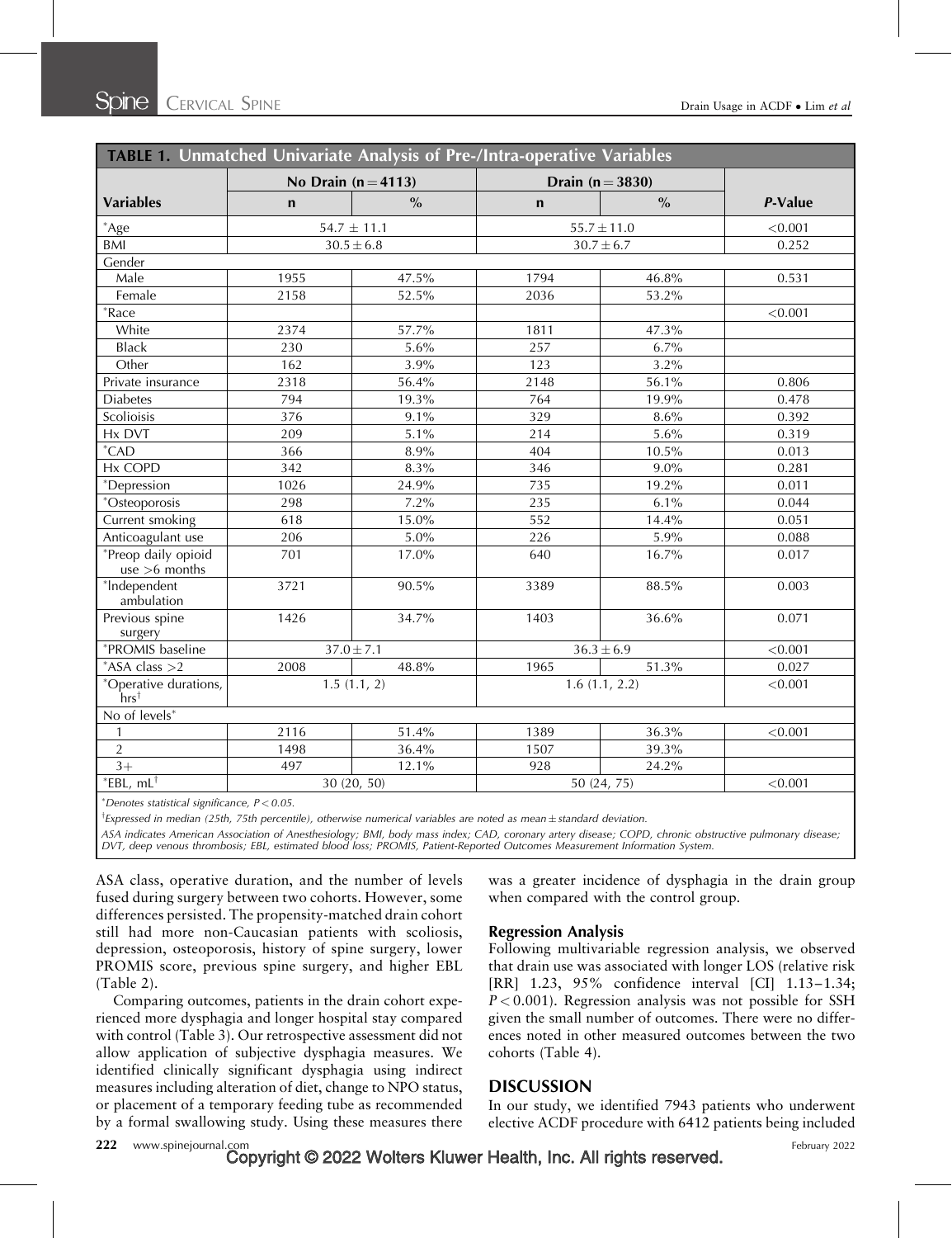





in the final analysis after propensity matching. Our propensity score matched, and multivariate analysis demonstrated an increased risk of longer LOS (relative risk 1.23, 95% CI 1.13–1.34;  $P < 0.001$ ). Another significant finding in our study is that drain placement was not associated with critical postoperative hematoma requiring readmission or reoperation. While most spine surgeons achieve adequate hemostasis at the time of closure after ACDF, delayed postoperative hematoma is a significant concern as this is a potentially lifethreatening complication. To our knowledge, this is the first multi-institutional analysis on the impact of drain use following ACDF.

Subfascial drains are frequently used by surgeons following ACDF to reduce postoperative complications such as life-threatening hematoma that can compromise a patient's airway. Drain placement is intended to prevent such complications which are associated with significant morbidity and higher healthcare cost. However, the benefit of drain placement is controversial since the reported rate of this serious complication is relatively low in the  $1\%$  range.<sup>[23](#page-8-0)</sup> The role of drains in ACDF has been investigated by a few studies although most of them are underpowered. In Japan, Kogure et  $al^8$  $al^8$  performed a randomized controlled trial on 43 patients undergoing single level ACDF. Drain placement did not make a difference in postoperative prevertebral space volume nor any other postoperative complication. However, the study was underpowered with insufficient sample size to reveal potential benefit of or harm from drain placement. Several retrospective studies have assessed the role of drain in ACDF surgeries, although it is difficult to

Copyright © 2022 Wolters Kluwer Health, Inc. All rights reserved. Spine www.spinejournal.com 223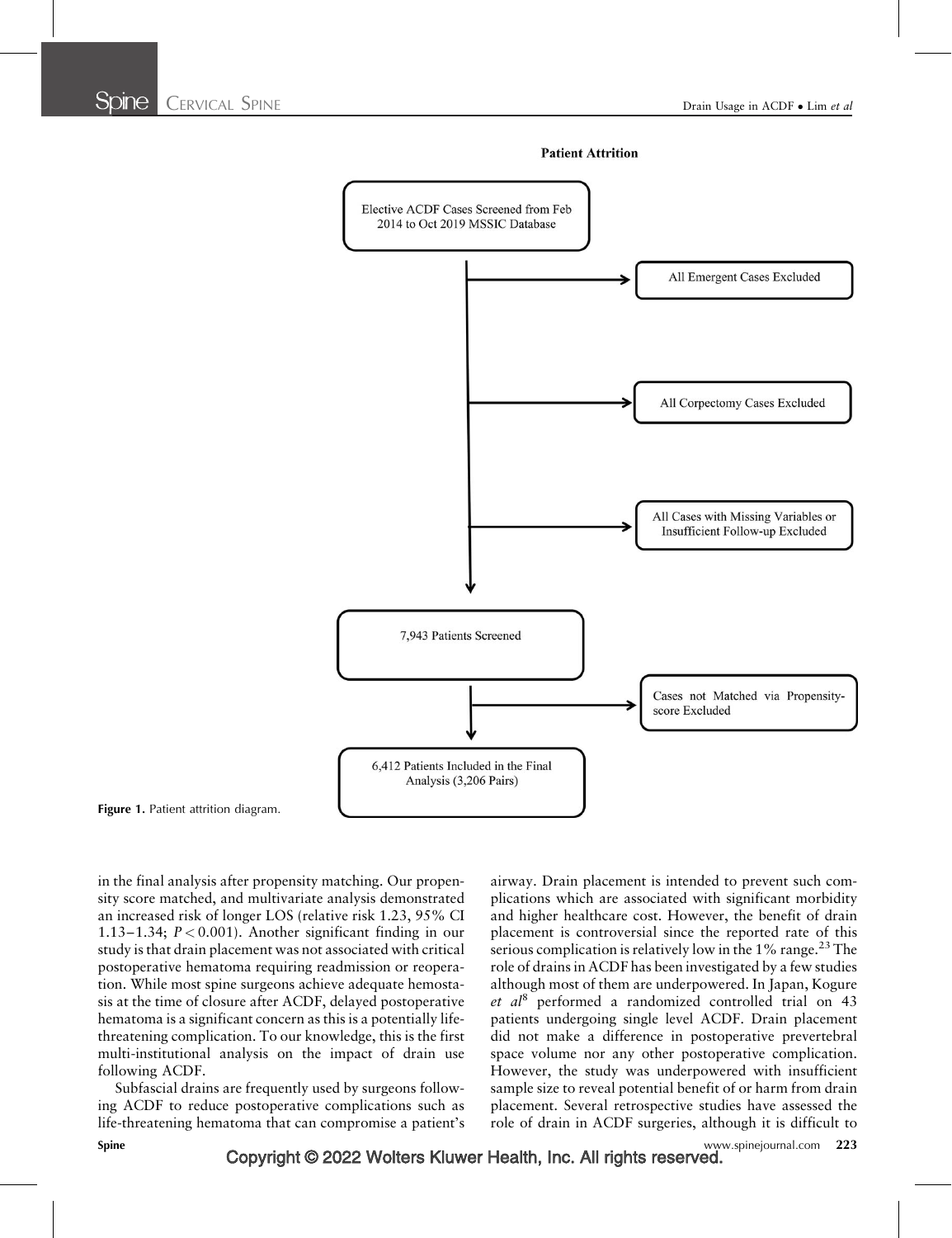|                                    | <b>TABLE 2. Matched Univariate Analysis of Pre-/Intra-operative Variables</b> |                 |             |                  |         |
|------------------------------------|-------------------------------------------------------------------------------|-----------------|-------------|------------------|---------|
|                                    | No Drain $(n = 3206)$                                                         |                 |             | Drain $(n=3206)$ |         |
| <b>Variables</b>                   | $\mathbf n$                                                                   | $\frac{0}{0}$   | $\mathbf n$ | $\frac{0}{0}$    | P-Value |
| Age                                |                                                                               | $55.0 \pm 10.9$ |             | $55.3 \pm 11.1$  | 0.396   |
| BMI                                |                                                                               | $30.5 \pm 6.9$  |             | $30.8\pm6.8$     | 0.116   |
| Gender                             |                                                                               |                 |             |                  |         |
| Male                               | 1518                                                                          | 47.3%           | 1499        | 46.8%            | 0.626   |
| Female                             | 1688                                                                          | 52.7%           | 1707        | 53.2%            |         |
| $^*$ Race                          |                                                                               |                 |             |                  | 0.007   |
| White                              | 1879                                                                          | 58.6%           | 1540        | 48.0%            |         |
| <b>Black</b>                       | 194                                                                           | 6.1%            | 221         | 6.9%             |         |
| Other                              | 127                                                                           | 4.0%            | 108         | 3.4%             |         |
| Private Insurance                  | 1770                                                                          | 55.2%           | 1815        | 56.6%            | 0.258   |
| <b>Diabetes</b>                    | 646                                                                           | 20.1%           | 646         | 20.1%            | >0.999  |
| *Scoliosis                         | 311                                                                           | 9.7%            | 264         | 8.2%             | 0.040   |
| Hx DVT                             | 165                                                                           | 5.1%            | 184         | 5.7%             | 0.298   |
| CAD                                | 308                                                                           | 9.6%            | 308         | 9.6%             | >0.999  |
| Hx COPD                            | 295                                                                           | 9.2%            | 287         | $9.0\%$          | 0.626   |
| *Depression                        | 832                                                                           | 26.0%           | 628         | 19.6%            | 0.002   |
| *Osteoporosis                      | 253                                                                           | 7.9%            | 195         | 6.1%             | 0.004   |
| Current smoking                    | 497                                                                           | 15.5%           | 472         | 14.7%            | 0.132   |
| Anticoagulant use                  | 168                                                                           | 5.2%            | 189         | 5.9%             | 0.291   |
| Preop daily opioid<br>$use > 6$ mo | 575                                                                           | 17.9%           | 534         | 16.7%            | 0.299   |
| Independent<br>ambulation          | 2884                                                                          | $90.0\%$        | 2884        | $90.0\%$         | >0.999  |
| Previous spine<br>surgery          | 1111                                                                          | 34.7%           | 1185        | 37.0%            | 0.039   |
| *PROMIS baseline                   |                                                                               | $37.0 \pm 7.1$  |             | $36.5 \pm 6.9$   | 0.018   |
| ASA class $>2$                     | 1626                                                                          | 50.7%           | 1626        | 50.7%            | >0.999  |
| Operative durations <sup>†</sup>   | 1.5(1.1, 2.1)                                                                 | 1.6(1.1, 2.1)   | >0.999      | 1.6(1.1, 2.1)    | >0.999  |
| No. of levels                      |                                                                               |                 |             |                  |         |
| 1                                  | 1338                                                                          | 41.7%           | 1338        | 41.7%            |         |
| $\overline{2}$                     | 1391                                                                          | 43.4%           | 1391        | 43.4%            |         |
| $3+$                               | 477                                                                           | 14.9%           | 477         | 14.9%            |         |
| $^*$ EBL, mL $^\dagger$            |                                                                               | 30 (20, 50)     |             | 40 (20, 60)      | < 0.001 |

\*Denotes statistical significance,  $P < 0.05$ .

<sup>†</sup>Expressed in median (25th, 75th percentile), otherwise numerical variables are noted as mean ± standard deviation.

ASA indicates American Association of Anesthesiology; BMI, body mass index; CAD, coronary artery disease; COPD, chronic obstructive pulmonary disease;<br>DVT, deep venous thrombosis; EBL, estimated blood loss; PROMIS, Patient

reach a generalizable conclusion based on the low levels of evidence.[17,24,25](#page-8-0)

A retrospective study by Pryor *et al*<sup>[24](#page-8-0)</sup> analyzed 127 patients undergoing ACDF where drain placement was not associated with postoperative outcome including dysphagia, infection, or hematoma. However, their results are confounded with significant surgeon bias where two surgeons routinely placed drains whereas the other two did not. Similarly, Poorman et  $al^{25}$  $al^{25}$  $al^{25}$  retrospectively collected data from patients undergoing one- or two-level ACDF. However, they reported patients with drain placement had longer operative duration (101 min  $\mathit{vs.}$  69 min) and higher EBL  $(69.7 \text{ cm}^3 \text{ vs. } 29.1 \text{ cm}^3; P < 0.001)$  which raises the possibility of unidentified bias. More recently, Adogwa et  $al^{17}$  $al^{17}$  $al^{17}$ investigated the same subject focusing on multi-level ACDF cases. The authors conducted a retrospective cohort study of 321 patients where drain use was associated with increased postoperative transfusion and longer hospital stay. However, this study did not include any unplanned reoperation case, which would have been the major consequence of critical SSH. Previous findings are from mostly single institution studies with potential surgeon-preference bias. Also, the number of patients included in previous studies appears to be too low to reveal any potential underlying differences in complication rates (approximately 1%).

In our study, increased LOS could be explained by outpatient ACDF surgeries where patients were discharged on the same day of surgery without drain placement. Outpatient ACDF surgeries have gained popularity with multi-ple studies validating their safety and cost-effectiveness.<sup>[1,2](#page-8-0)</sup>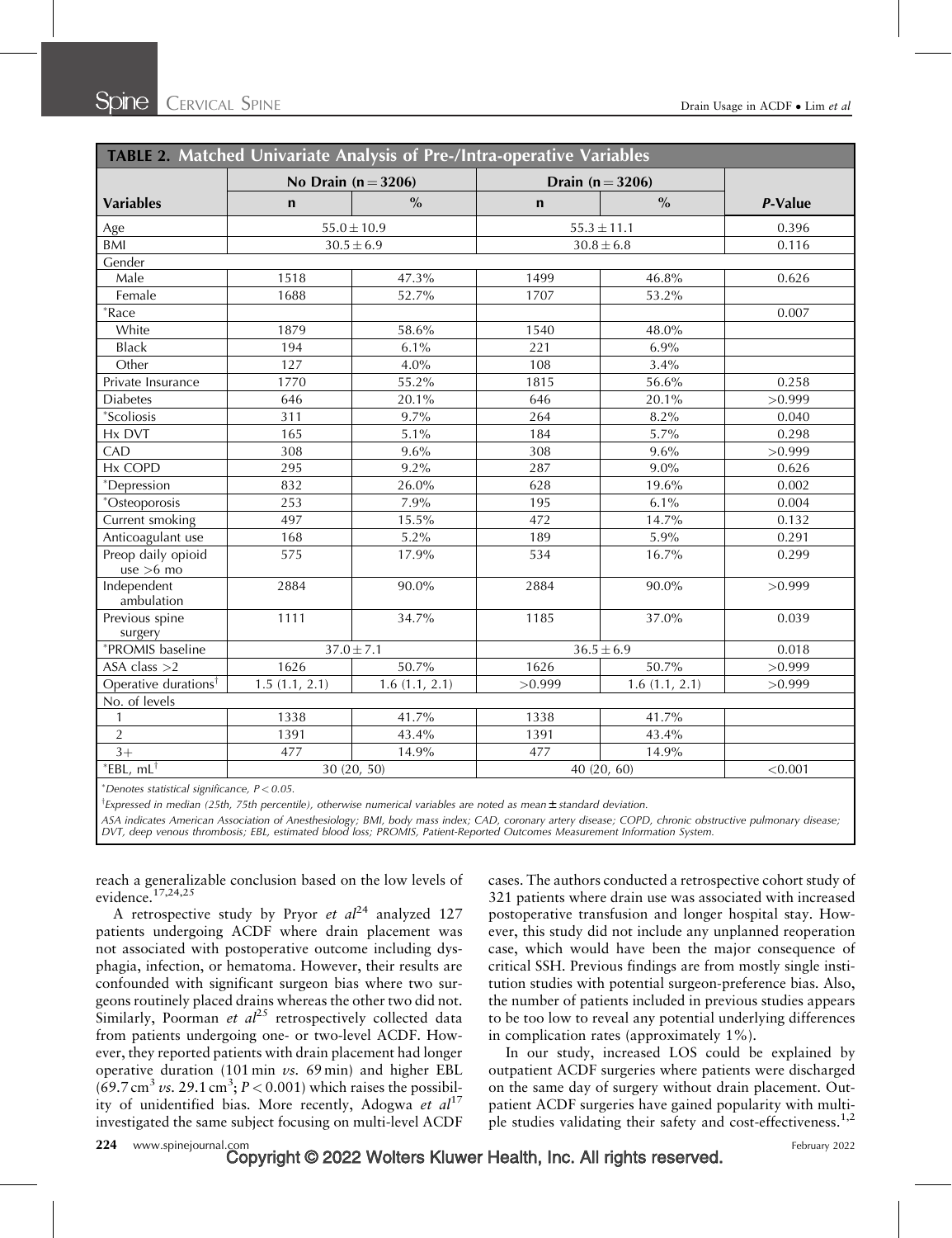| <b>TABLE 3. Matched Univariate Analysis of Outcomes</b> |             |                     |             |                      |         |
|---------------------------------------------------------|-------------|---------------------|-------------|----------------------|---------|
|                                                         |             | No Drain $(n=3206)$ |             | Drain ( $n = 3206$ ) |         |
| <b>Variables</b>                                        | $\mathbf n$ | $\%$                | $\mathbf n$ | $\frac{6}{6}$        | P-Value |
| SSH                                                     | 9           | $0.3\%$             | 6           | $0.2\%$              | 0.607   |
| $*$ LOS                                                 |             |                     |             |                      |         |
| $0 - 1$                                                 | 2451        | 76.5%               | 1837        | 57.3%                | < 0.001 |
| $2 - 3$                                                 | 589         | 18.4%               | 1102        | 34.4%                |         |
| $4+$                                                    | 165         | $5.1\%$             | 266         | $8.3\%$              |         |
| SSI                                                     | 14          | $0.4\%$             | 17          | $0.5\%$              | 0.570   |
| *Dysphagia                                              | 148         | $4.6\%$             | 202         | $6.3\%$              | 0.003   |
| Discharge Home                                          | 3102        | 96.8%               | 3081        | 96.1%                | 0.116   |
| 30RA                                                    | 83          | $2.6\%$             | 104         | $3.2\%$              | 0.100   |
| Return to OR                                            | 117         | $3.6\%$             | 92          | 2.9%                 | 0.092   |

\*Denotes statistical significance,  $P < 0.05$ .

30RA indicates 30-day readmission; LOS, length of stay; SSH, surgical site hematoma; SSI, surgical site infection.

| <b>Variables</b>     | <b>OR/RR (95% CI)</b> | P-Value |  |
|----------------------|-----------------------|---------|--|
| $*$ LOS <sup>†</sup> | 1.23(1.13, 1.34)      | <0.001  |  |
| SSI                  | 1.28(0.60, 2.73)      | 0.525   |  |
| Dysphagia            | 1.29(0.92, 1.82)      | 0.145   |  |
| 30RA                 | 1.28(0.96, 1.72)      | 0.091   |  |
| Return to OR         | 0.76(0.57, 1.02)      | 0.072   |  |

A side from economics, it is also well established that shorter LOS is associated with improved outcomes following various surgical procedures which likely convinced surgeons to avoid intraoperative drain placement. Also, spine surgeons may not feel comfortable discharging patients to home with drains. These patients could have been admitted for longer periods to monitor drain output and to await drain removal.

A small case series by O'Neal showed up to 35% of hematomas after ACDF occurred at several days after sur-gery.<sup>[26](#page-8-0)</sup> Intraoperative drain placement is routinely performed by many spine surgeons to prevent the formation of hematomas from the deep surgical cavity as these can potentially cause catastrophic outcome. However, our multi-institutional cohort study demonstrated that drain use was not protective of complications occurring from postoperative hematoma. There was no significant difference or trend in SSH or reoperation regardless of the number of levels operated.

Given that this is a retrospective study the potential exists for hidden bias not accounted for in our methodology. In addition, factors outside of what was accounted for on propensity score matching could also introduce potential bias between the two cohorts and would not be equivalent to one to one randomization. Additionally, the nature of our database does not allow the granularity to capture all the factors the go into decision making for drain placement.

Despite these limitations, we still believe our findings to be worthwhile.

Additionally, given the wide heterogeneity of practice environments and patient population we feel that the results from this study are widely generalizable although there may be some idiosyncrasies of the demographics of the state of Michigan which are not generalizable to all populations.

#### **CONCLUSION**

Our study does not show a clear protective benefit of drain usage for routine ACDF. There are some associations between drain usage and slightly longer length of stay, but we do not see any clear evidence to support or refute the routine use of drains for ACDF.

#### $\triangleright$  Key Points

- D Drain usage did not result in decreased postoperative hematoma requiring readmission or return to OR.
- There is no clear benefit with drain usage after ACDF surgery.
- Drain usage was associated with longer hospital stay.